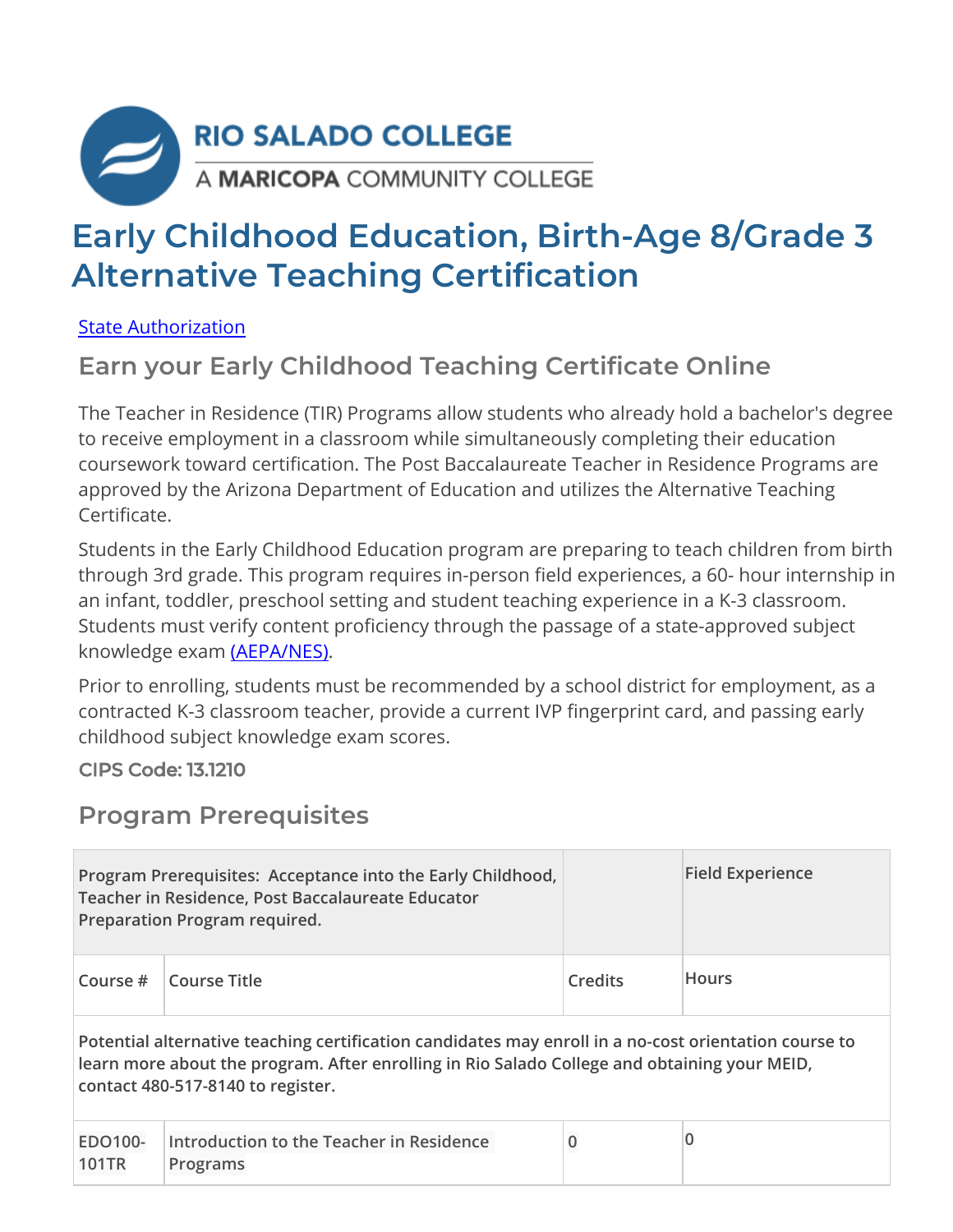## **Required Courses – Year 1**

|                      | regardless of GPA.                       | Required Courses: All classes must meet the 3.0 overall GPA.<br>Courses with a final grade of "D" or "F" must be retaken                                                |                | <b>Field Experience</b>                                            |
|----------------------|------------------------------------------|-------------------------------------------------------------------------------------------------------------------------------------------------------------------------|----------------|--------------------------------------------------------------------|
| <b>Start</b><br>Date | Course #                                 | <b>Course Title</b>                                                                                                                                                     | <b>Credits</b> | <b>Hours</b>                                                       |
| Sem 1                |                                          | EDU287AA Master Teacher Seminar I: Standards-<br><b>Based Instruction</b>                                                                                               | 1              | 0                                                                  |
| Sem 1                | <b>EEP250</b>                            | Early Childhood Language and Literacy<br>Development                                                                                                                    | 3              | 5 Hours Site-based K-3                                             |
| Sem 1                | <b>EEP266</b>                            | <b>Early Childhood Curriculum and Methods</b><br>in Language Arts - Birth to Age Eight                                                                                  | $\mathbf{1}$   | 0                                                                  |
| Sem 1                | <b>EEP276</b>                            | <b>Standards, Observation and Assessment</b><br>of Typical and Atypical Behaviors Birth to<br><b>Age Eight</b>                                                          | 3              | 4 hours Site-based K-3                                             |
| Sem 1                | EFE297AC                                 | Intern Certificate Student Teaching Lab -<br>K-3 Level I                                                                                                                | 1              | <b>Employment Teaching</b><br>$K-3$                                |
| Sem <sub>2</sub>     | <b>EDU239</b>                            | <b>Structured English Immersion Grades K-8</b><br><b>OR</b><br>45-clock hour workshop credit certificate<br>from an approved vendor (Transcript<br>evaluation required) | $0 - 3$        | 0                                                                  |
| Sem <sub>2</sub>     | <b>EEP244</b>                            | Early Childhood Introduction to the<br><b>Exceptional Young Child</b>                                                                                                   | 3              | <b>5 Hours Site-based</b><br>Preschool or K-3 Special<br>Education |
| Sem <sub>2</sub>     | <b>EEP260</b>                            | <b>Early Childhood Curriculum and Methods</b><br>of Math - Birth to Age Eight                                                                                           | 3              | 4 hours Site-based K-3                                             |
| Sem <sub>2</sub>     | <b>EEP262</b>                            | <b>Early Childhood Curriculum and Methods</b><br>of Science - Birth to Age Eight                                                                                        | $\overline{2}$ | 3 hours Site-based K-3                                             |
| Sem <sub>2</sub>     | EFE297AD                                 | Intern Certificate Student Teaching Lab -<br>K-3 Level II                                                                                                               | 1              | <b>Employment Teaching</b><br>$K-3$                                |
| Summer POS220<br>1   | <b>OR</b><br><b>POS221</b><br><b>AND</b> | U.S. and AZ Constitution (3)<br><b>OR</b><br><b>Arizona Constitution (1)</b><br><b>AND</b>                                                                              | $0 - 3$        | 0                                                                  |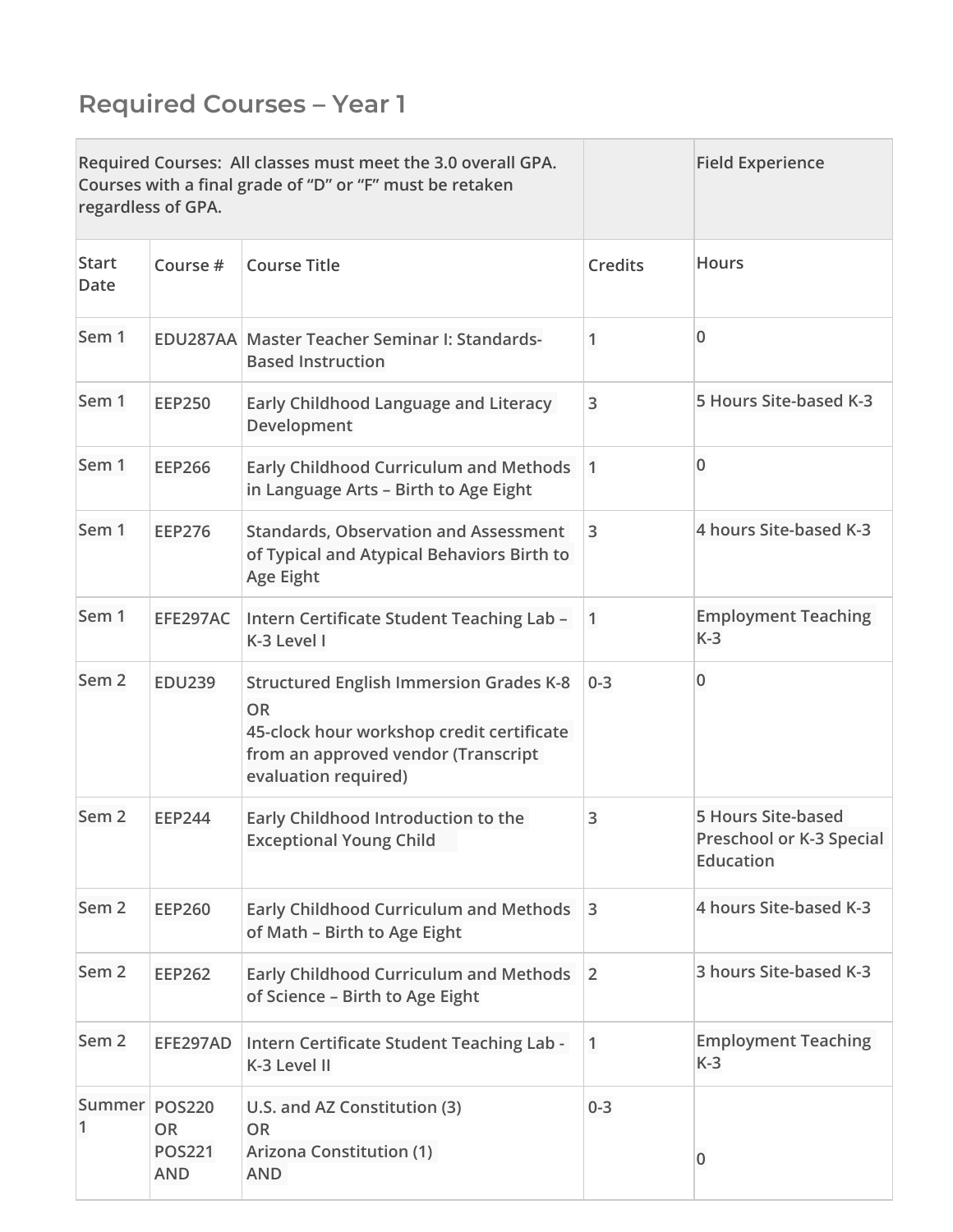| <b>POS222</b> | $ U.S.$ Constitution (2)<br>OR                                                        |  |
|---------------|---------------------------------------------------------------------------------------|--|
|               | <b>AEPA Exam Passing Score on the</b><br><b>Constitution of the United States and</b> |  |
|               | Arizona Exam (Transcript evaluation<br>required                                       |  |

## **Required Courses – Year 2**

| GPA.                        |               | Level 2 Prerequisites: Successful completion of year<br>1 courses and 3.0 overall GPA. Courses with a final<br>grade of "D" or "F" must be retaken regardless of |                | <b>Field Experience</b>                               |
|-----------------------------|---------------|------------------------------------------------------------------------------------------------------------------------------------------------------------------|----------------|-------------------------------------------------------|
| <b>Start</b><br><b>Date</b> | Course #      | <b>Course Title</b>                                                                                                                                              | <b>Credits</b> | <b>Hours</b>                                          |
| Sem <sub>3</sub>            | <b>EEP240</b> | <b>Early Childhood Foundations</b>                                                                                                                               | 3              | <b>5 Hours Site-based</b><br>Preschool                |
| Sem <sub>3</sub>            | <b>EEP264</b> | Early Childhood Curriculum and 1<br><b>Methods of Social Studies -</b><br>Birth to Age Eight                                                                     |                | 2 hours Site-based K-3                                |
| Sem <sub>3</sub>            | <b>EEP224</b> | <b>Childhood Development:</b><br><b>Prenatal to Age Eight</b>                                                                                                    | 3              | <b>5 Hours Site-based</b><br>Infant/Toddler/Preschool |
| Sem <sub>3</sub>            | EFE297AE      | <b>Intern Certificate Student</b><br>Teaching Lab - K-3 Level II                                                                                                 | 1              | <b>Employment Teaching</b><br>$K-3$                   |
| Sem 4                       |               | <b>EDU287AC Master Teacher Seminar III</b>                                                                                                                       | 1              | 0                                                     |
| Sem 4                       | <b>EEP242</b> | Early Childhood Guidance and<br>Management                                                                                                                       | 3              | 5 Hours Site-<br>based Preschool or K-3               |
| Sem 4                       | <b>EEP246</b> | Early Childhood Culture,<br>Community, Family and the<br>Child                                                                                                   | 3              | <b>5 Hours Site-based</b><br>Infant/Toddler/Preschool |
| Sem 4                       | <b>EEP268</b> | Early Childhood Curriculum and 1<br>Methods in the Arts - Birth to<br><b>Age Eight</b>                                                                           |                | 0                                                     |
| Sem 4                       | EFE297AF      | <b>Intern Certificate Student</b><br>Teaching Lab - K-3 Level IV                                                                                                 | 1              | <b>Employment Teaching</b><br>$K-3$                   |
| Summer EEP289               |               | Internship: Early Childhood,                                                                                                                                     | $\overline{4}$ |                                                       |